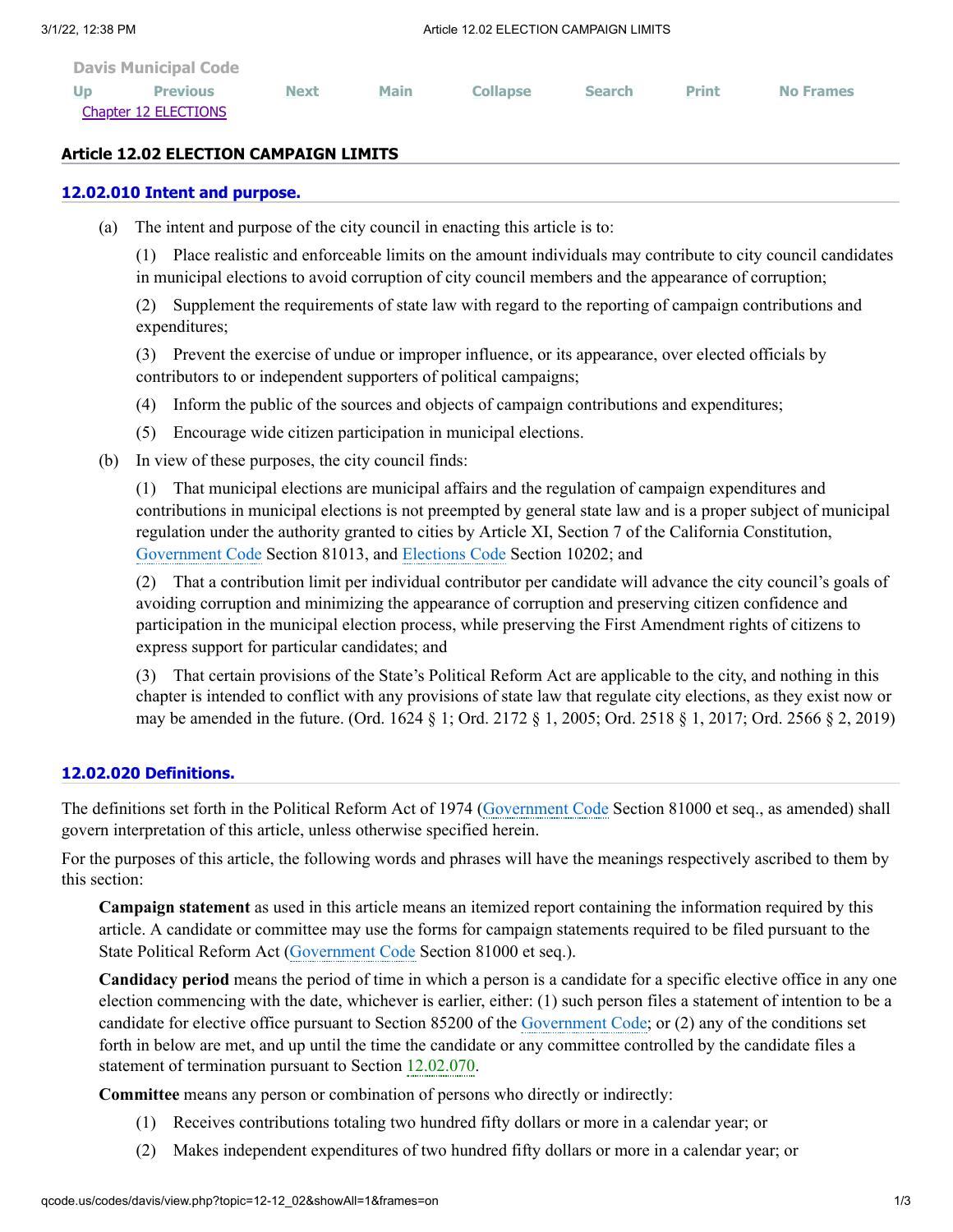#### 3/1/22, 12:38 PM **Article 12.02 ELECTION CAMPAIGN LIMITS**

(3) Makes contributions of two hundred fifty dollars or more in a calendar year to or at the behest of candidates or committees. (Ord. 1624 § 1; Ord. 1926 §§ 1, 2; Ord. 2172 § 1, 2005; Ord. 2211 § 1, 2005; Ord. 2518 § 2, 2017; Ord. 2566 § 2, 2019)

## **[12.02.030 Contribution limitations.](http://qcode.us/codes/davis/view.php?topic=12-12_02-12_02_030&frames=on)**

(a) **City council candidates**. No person shall make and no candidate shall solicit or accept any contribution which would cause the total amount contributed by that person to that candidate, including contributions to all committees controlled by the candidate, to exceed one hundred fifty dollars for any single candidacy period.

(b) The provisions of this section shall not apply to a candidate's contribution of his or her personal funds to his or her own campaign.

(c) **Anonymous contributions**. No person shall make an anonymous contribution or contributions to a candidate or committee or any other person exceeding ten dollars for any single candidacy period. An anonymous contribution of more than ten dollars shall not be kept by the intended recipient but instead shall, within fourteen days of receipt, be paid to the city clerk for deposit in the general fund of the city. (Ord. 1624 § 1; Ord. 2172 § 1, 2005; Ord. 2211 § 2, 2005; Ord. 2518 § 3, 2017; Ord. 2566 § 2, 2019)

# **[12.02.040 Campaign statements.](http://qcode.us/codes/davis/view.php?topic=12-12_02-12_02_040&frames=on)**

In addition to the disclosure requirements of the Political Reform Act, candidates and their controlled committees, and all other committees shall disclose:

(a) The total amount of contributions received during the period covered by the campaign statement from persons who have given a cumulative amount of more than twenty-five dollars.

(b) The total amount of contributions received during the period covered by the campaign statement from persons who have given a cumulative amount of twenty-five dollars or less.

(c) If the cumulative amount of contributions (including loans) received from a person is more than twenty-five dollars and a contribution or loan has been received from that person during the period covered by the campaign statement, all of the following:

- (1) Full name;
- (2) Street address;
- (3) Occupation;
- (4) Name of employer or, if self-employed, name of the business;

(5) Date and amount received for each contribution received during the period covered by the campaign statement and if the contribution is a loan, the interest rate for the loan;

(6) Cumulative amount of contributions; and

(7) If a loan, (i) the original date and amount of each loan, (ii) due date and interest rate of the loan, (iii) cumulative payment made or received to date at the end of the reporting period, and (iv) balance outstanding at the end of the reporting period.

(d) **Additional pre-election campaign statement**. In addition to the campaign statements required to be filed pursuant to the Political Reform Act, candidates and their controlled committees, and all other committees active in any given election shall file a pre-election statement as follows:

No later than five days before the election for the period beginning sixteen days and ending six days before the election.

(e) A candidate or committee may use the forms for campaign statements required to be filed pursuant to the State Political Reform Act ([Government](http://qcode.us/codes/othercode.php?state=ca&code=gov) Code Section 81000 et seq.) in order to comply with the reporting requirements of this section; provided, however, that such campaign statements shall contain the additional information required by this section.